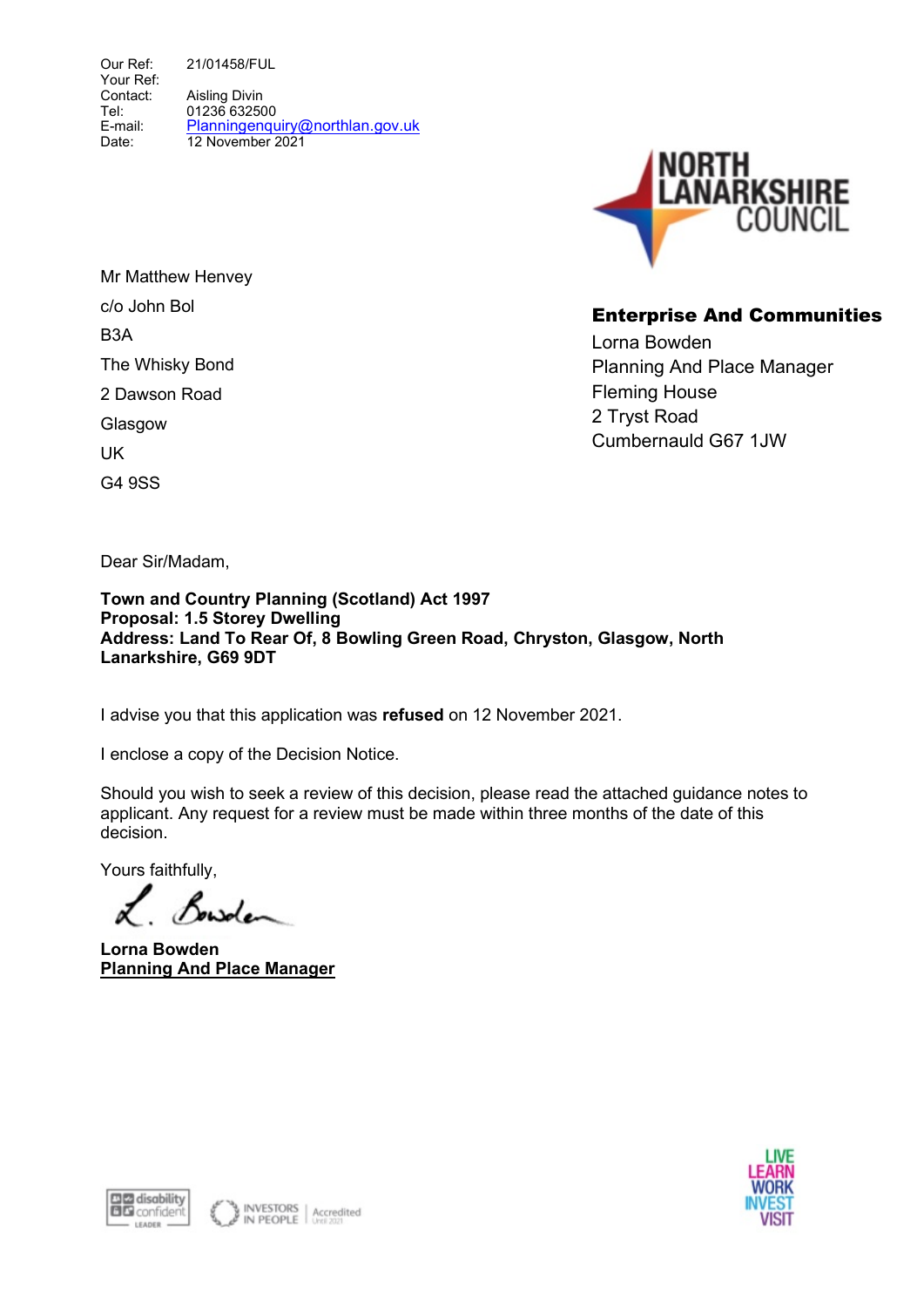

Town and Country Planning (Scotland) Act 1997

No: 21/01458/FUL Date: 12 November 2021 To: Mr Matthew Henvey c/o John Bol B3A The Whisky Bond 2 Dawson Road Glasgow UK

G4 9SS

With reference to your application dated 15 September 2021 for planning permission under the above Act for the following development:

#### Proposal: 1.5 Storey Dwelling Address: Land To Rear Of, 8 Bowling Green Road, Chryston, Glasgow, North Lanarkshire, G69 9DT

North Lanarkshire Council, in exercise of its powers under the above Act, hereby REFUSES planning permission for the reasons indicated in the paper apart.

The proposal is in accordance with the current development plan.

The council's reasoning for arriving at the above decision is as follows:-

#### Reasoned Justification

The proposed dwellinghouse would be contrary to local plan policy and would fail to integrate successfully nor would it properly reflect the established character of the area.

L. Bowden

Lorna Bowden Planning And Place Manager